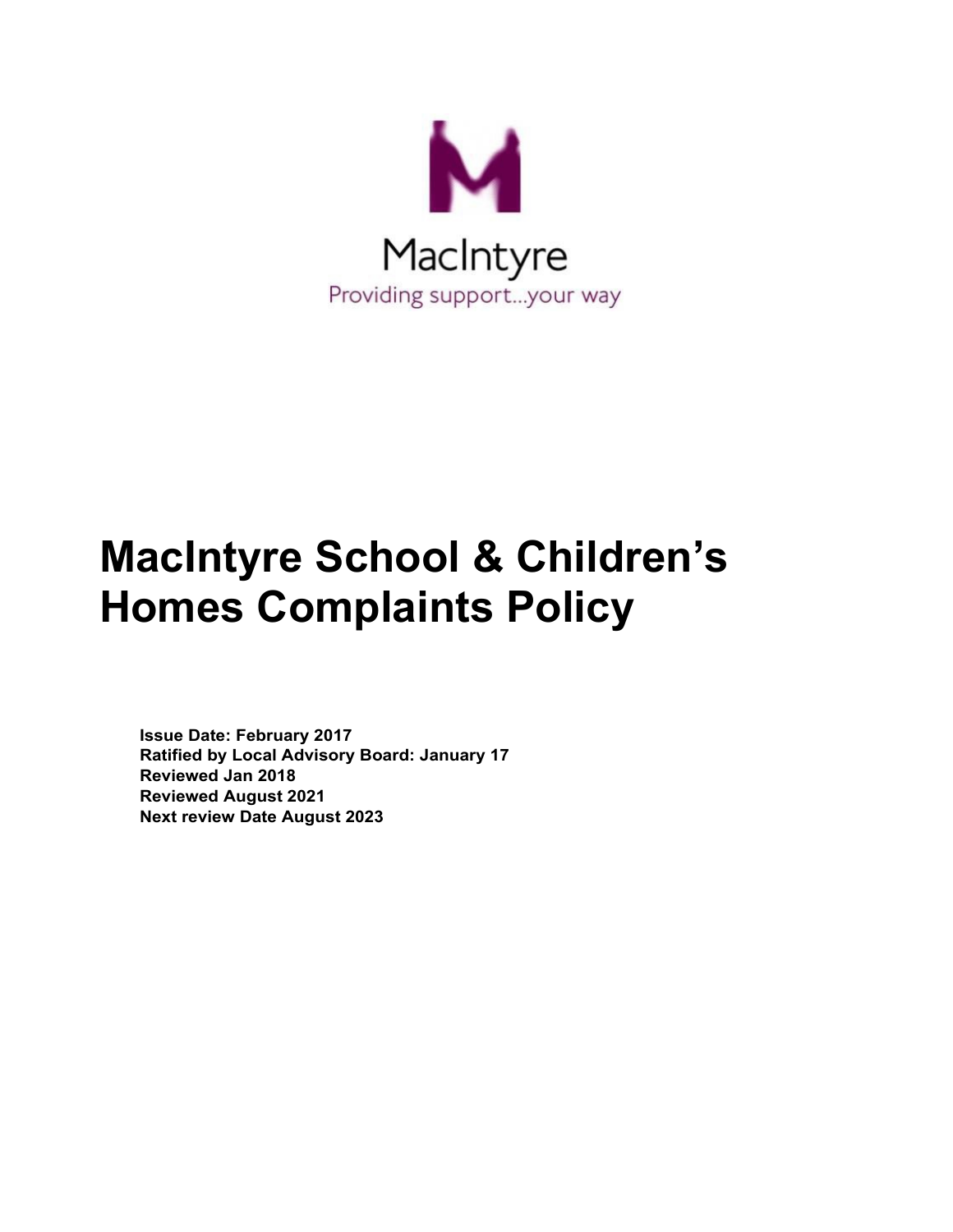# **Complaints Policy**

#### **Background / Introduction:**

This policy sets our procedures regarding making and responding to complaints. Where this policy refers to MacIntyre School this includes the area of the School and on-site Children's Home and Hillside Road, and Woodland View the off- site Children's Home's in Leighton Buzzard and St Albans.

Feedback is an important ingredient in self-evaluation, school improvement and raising standards. Everyone should feel they can raise their concerns or complaints and that they will be considered seriously. Wherever possible MacIntyre school will aim to resolve any concerns at the earliest opportunity without the need to make the complaint formal

Where MacIntyre School is unsuccessful in achieving this, any stakeholder has the right to make a formal complaint. MacIntyre School takes complaints very seriously and endeavours to ensure that all are responded to in a reasonable manner, result in appropriate action and; where errors are made to learn from them. We subscribe to the Health Service Ombudsman's Principals of Good Complaint Handling:

- 1. Getting it right
- 2. Being customer focused
- 3. Being open and accountable
- 4. Acting fairly and proportionately
- 5. Putting things right
- 6. Seeking continuous improvement

This document sets out how feedback, including comments and complaints, will be handled. MacIntyre School is concerned with meeting the needs of children and young people, parents and other stakeholders.

#### **Purpose / Aims**

MacIntyre School wants all children and young people and their families to be happy with the education and care we offer and the policies and procedures we follow. MacIntyre school aims for all concerns to be dealt with promptly, openly, fairly and without prejudice. Most queries or concerns can be resolved satisfactorily through discussion or by providing clarification or further information. However, when a more serious concern is raised, MacIntyre School has adopted a procedure that explains how to complain and what to expect in response**.**

Our aim when dealing with feedback is to:

- Encourage resolution of problems by informal means where possible
- Provide a clear, accessible and well publicised procedure for handling feedback
- Ensure concerns are dealt with quickly, fully, fairly, confidentially andwithout prejudice
- Ensure a timely resolution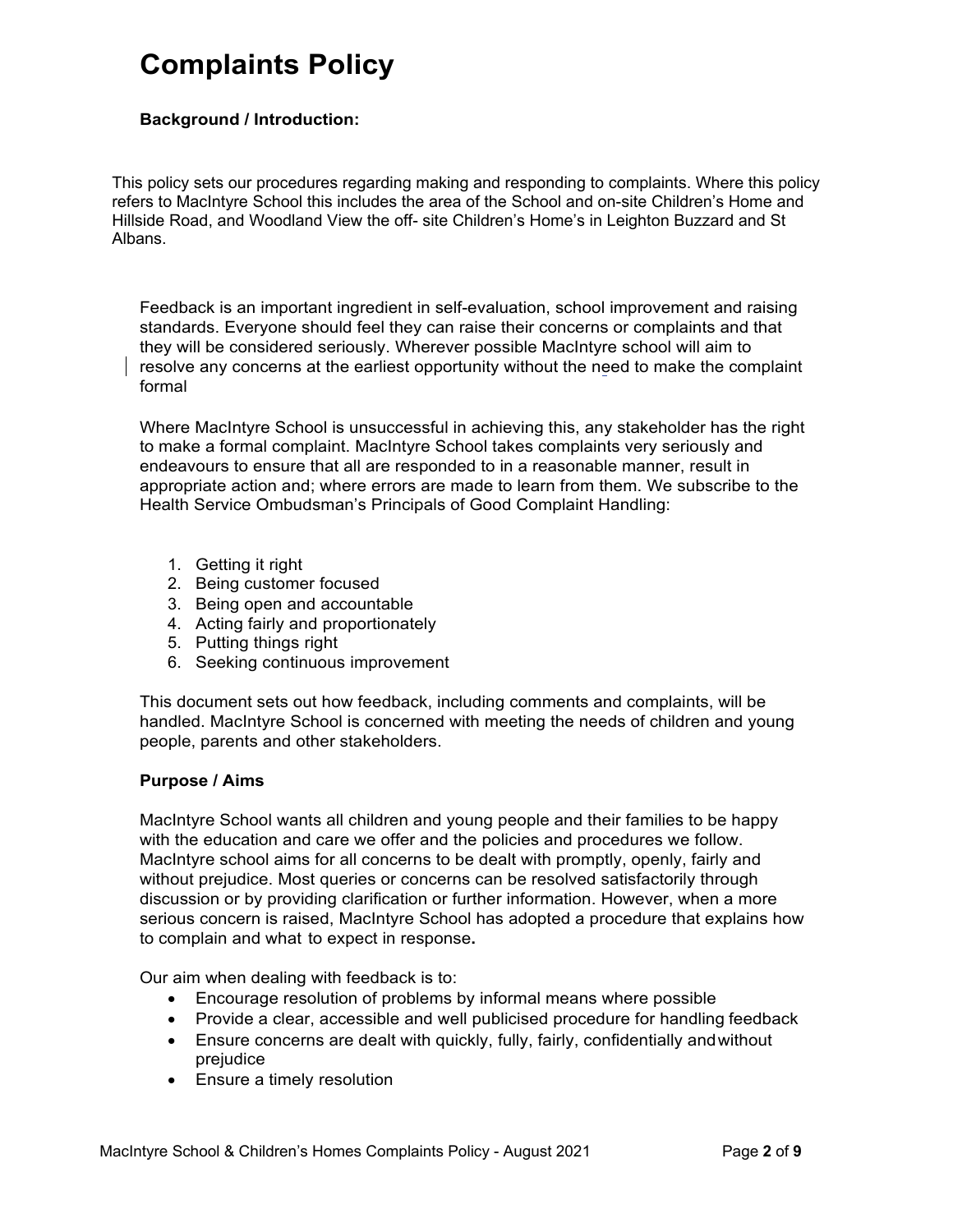#### **Scope:**

This policy may be used by anyone who has a complaint about any aspect of the school. In the main this will be from

- Students/young people
- Parents and families
- Staff
- Public
- Other professionals internally and externall

Issues relating to safeguarding, criminal investigation and employee grievances and disciplinary procedures will be handled separately.

The Local Advisory Board requires that third party providers offering community facilities or services through the school premises, or using school facilities, will have their own complaints procedures in place.

No student, parent, member of staff or member of the public will be subject to any reprisal for making a complaint.

In line with 2015 No.541 Social Care, England, Children and Young Persons England, The Children's Homes (England) 2015 the following guidelines must be adhered to:

- the procedure must provide that no person who is the subject of a complaint takes any part in its consideration or investigation, except at the informal resolution stage if the registered person considers it appropriate.
- The registered person must ensure that a record is made of any complaint, theaction taken in response, and the outcome of any investigation.
- The registered person must ensure that no child is subject to any reprisal for making a complaint or representation.

The policy is limited to matters that can be reasonably investigated and therefore complaints should relate to matters that have occurred within the last 12 months.

#### **Definitions**

The difference between a concern and a complaint is defined in the DfE document Best Practice Advice for School Complaints Procedures 2020:

A 'concern' may be defined as **'***an expression of worry or doubt over an issue considered to be important for which reassurances are sought'***.**

A complaint may be generally defined

**'***an expression of dissatisfaction however made, about actions taken or a lack of action***'.**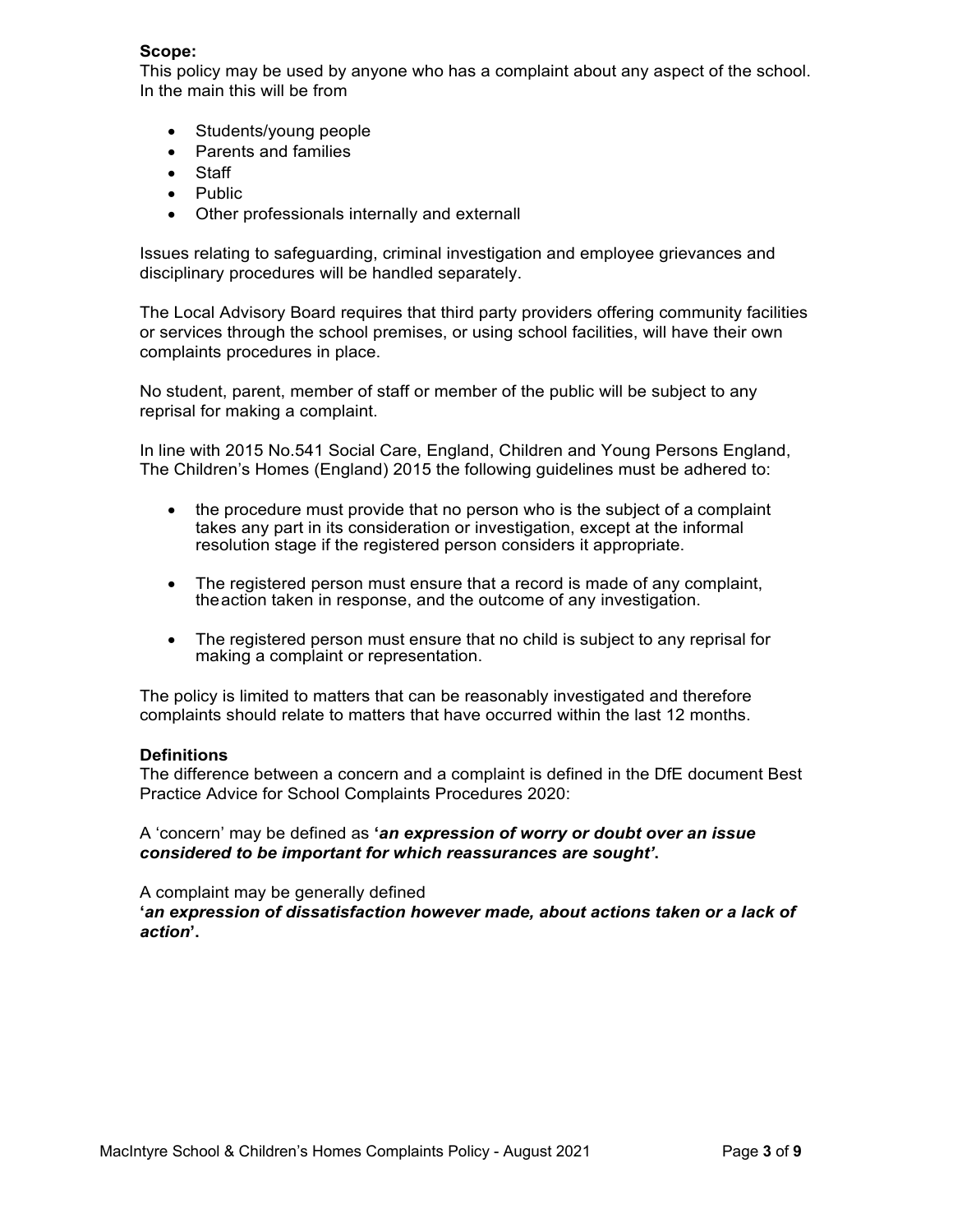#### **Roles & responsibilities**

#### **Responsibilities of Trustees**

• To delegate responsibility for approving this policy to the Local Advisory Board

#### **Responsibilities of Directors**

• To approve the policy and procedures with respect to its contentreflecting MacIntyre's Complaint's Policy and Procedures

#### **Responsibilities of the Local Advisory Board**

- To approve this policy.
- To ensure this policy meets all School and Children's Homes legislation, guidance and best practice advice.
- The Chair of the Local Advisory Board or Group Director for CYP will appoint a committee to hear anyappeal against the outcome of a complaint.
	- To monitor the level, nature and outcomes of complaints.
	- To ensure all staff are familiar with this policy and comply with procedures within it

# **The responsibilities of the Executive Lead and Senior Leadership Team**

- To appoint an investigating manager and monitoring all complaints.
- To submit a summary of complaints at each meeting of the Local Advisory Board.
- To ensure that the Complaints Log is completed and submitted to MacIntyreas required.
- To ensure that the complaint is responded to within the agreed timescales and where this is not possible that the complainant is made aware of this

#### **The responsibilities of the staff**

- To ensure that the key senior leader is aware of all complaints
- To complete any investigations in line with this policy

#### **Timeframes**

Complaints should be raised as soon as possible. MacIntyre School reserves the right not to investigate complaints that have been made six months after the subject of the complaint took place, unless there are exceptional circumstances. The Executive Lead will review the situation and make the decision whether or not to enact the complaints procedure, the LAB will also be advised of the decision. MacIntyre School will aim to acknowledge any complaint within 2 days of receipt. Wherever possible we endeavour to complete the investigation and specify action that will be taken within ten days of receipt of the complaint. These timescales apply during term time and additional time may be required over the school holiday periods.

#### **Exceptional circumstances may include:**

- Where MacIntyre School is unable to comply with the timescales for reasons beyond its control such as the complexity of the complaint or the availability of witnesses,MacIntyre School will inform the complainant, within seven calendar days of receipt of the complaint
- New evidence has come to light
- The complaint is of an especially serious matter
- There is reasonable justification for why the complainanthas been unable to raise the complaint before this time.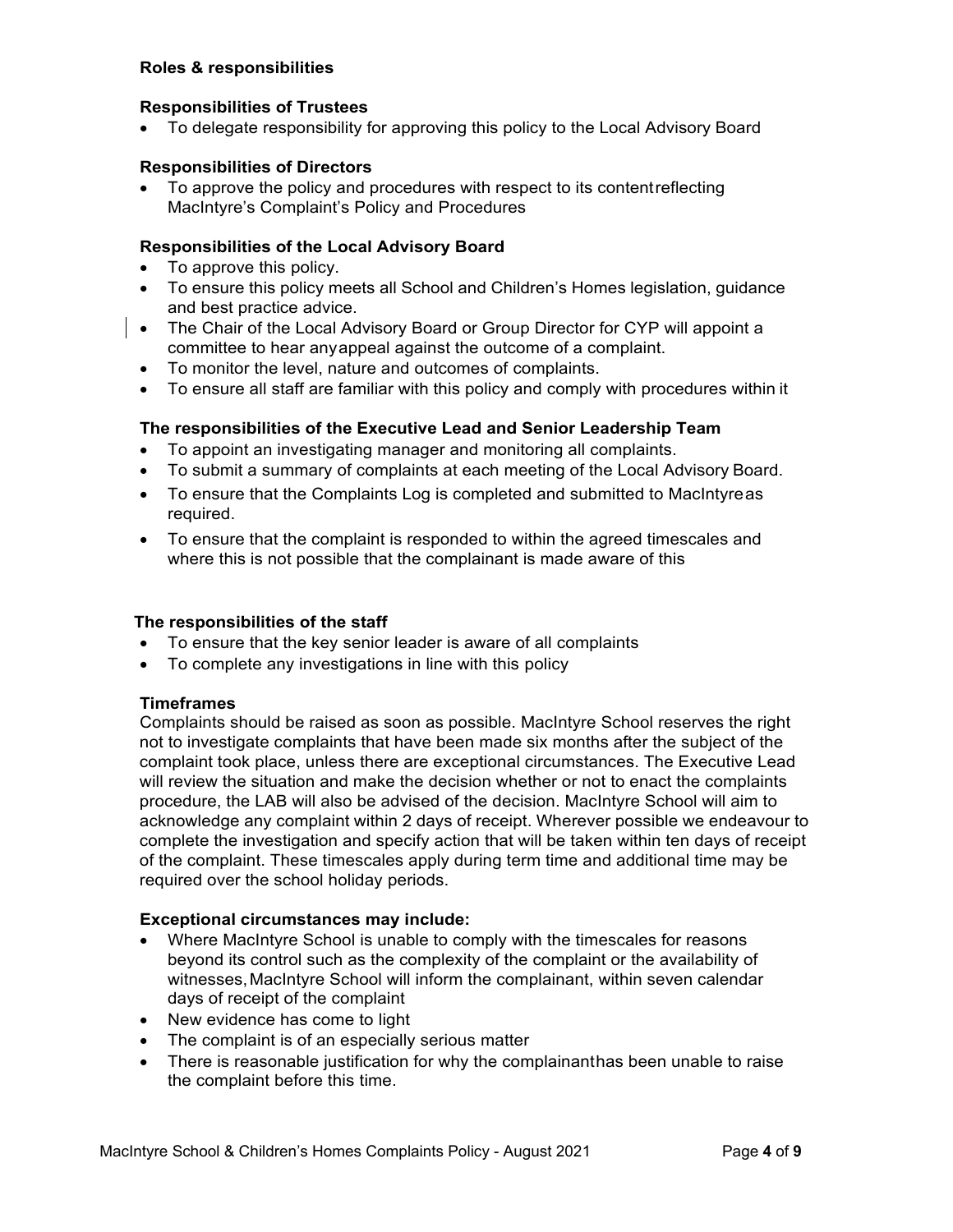# **Summary of Procedure:**

If you need to raise an issue in the first instance, please do so with the relevant member of staff who will talk to you and seek to establish a solution. If you are not satisfied with this response and believe that the issue has not been resolved, please use the following procedure.

- 1. Seek to resolve concerns raised informally
- 2. Complaint added to the MacIntyre Complaints Log with details of the nature of complaint (appendix one)
- 3. If it is not possible to resolve a complaint informally the complainant shouldprovide a member of the senior leadership team or their line manager (if a member of staff) with written details of their complaint.
- 4. Receipt of formal complaint (if it is a comment seek clarification if complaint)
- 5. Written correspondence to complainant acknowledging complaint (appendix3 & 4)
- 6. Executive Lead (or chair of Local Advisory Board or Director of CYP Group if concerns the Executive Lead )appoint investigating manager
- 7. Investigating manager speaks to complainant and interviews all relevant people
- 8. Written report completed including recommendations (based on appendix five)
- 9. Copy of report is sent to relevant external parties (eg Local Authority, parents etc.)
- 10. Final response letter sent to complainant
- 11. The complainant may either treat matter as resolved or appeal to the Chair ofLocal Advisory Board
- 12. If resolved the outcome is recorded and the complaint is closed.
- 13. All documentation relating to the complaint will be kept confidentially on file forseven years and will be available for inspection purposes for inspections under section 162A of the Education Act 2011 or to the Secretary of State if requested.

#### **Members of the Senior Leadership Team are;**

| <b>Maria Fiddimore-</b>    | maria.fiddimore@macintyrecharity.org    |
|----------------------------|-----------------------------------------|
| <b>Executive Lead</b>      |                                         |
| Jennifer Marshall-         | jennifer.marshall@macintyrecharity.org  |
| <b>Regional lead for</b>   |                                         |
| <b>Children's Homes</b>    |                                         |
| <b>Catherine Clifford-</b> | catherine.clifford@macintyrecharity.org |
| <b>Head of Education</b>   |                                         |
| <b>Beverly Suckling-</b>   | beverly.suckling@macintyrecharity.org   |
| <b>Business Manager</b>    |                                         |
| <b>Sara Parkinson-</b>     | sara.parkinson@macintyrecharity.org     |
| <b>Development</b>         |                                         |
| <b>Manager</b>             |                                         |
|                            |                                         |

**Contact with the Group Director for CYP can be made to Kevin Rodger- [kevin.rodger@macintyreacademies.org](mailto:kevin.rodger@macintyreacademies.org)**

**Contact can also be made to MacIntyre school at [school@macintyrecharity.org](mailto:school@macintyrecharity.org) or by calling 01296 681274**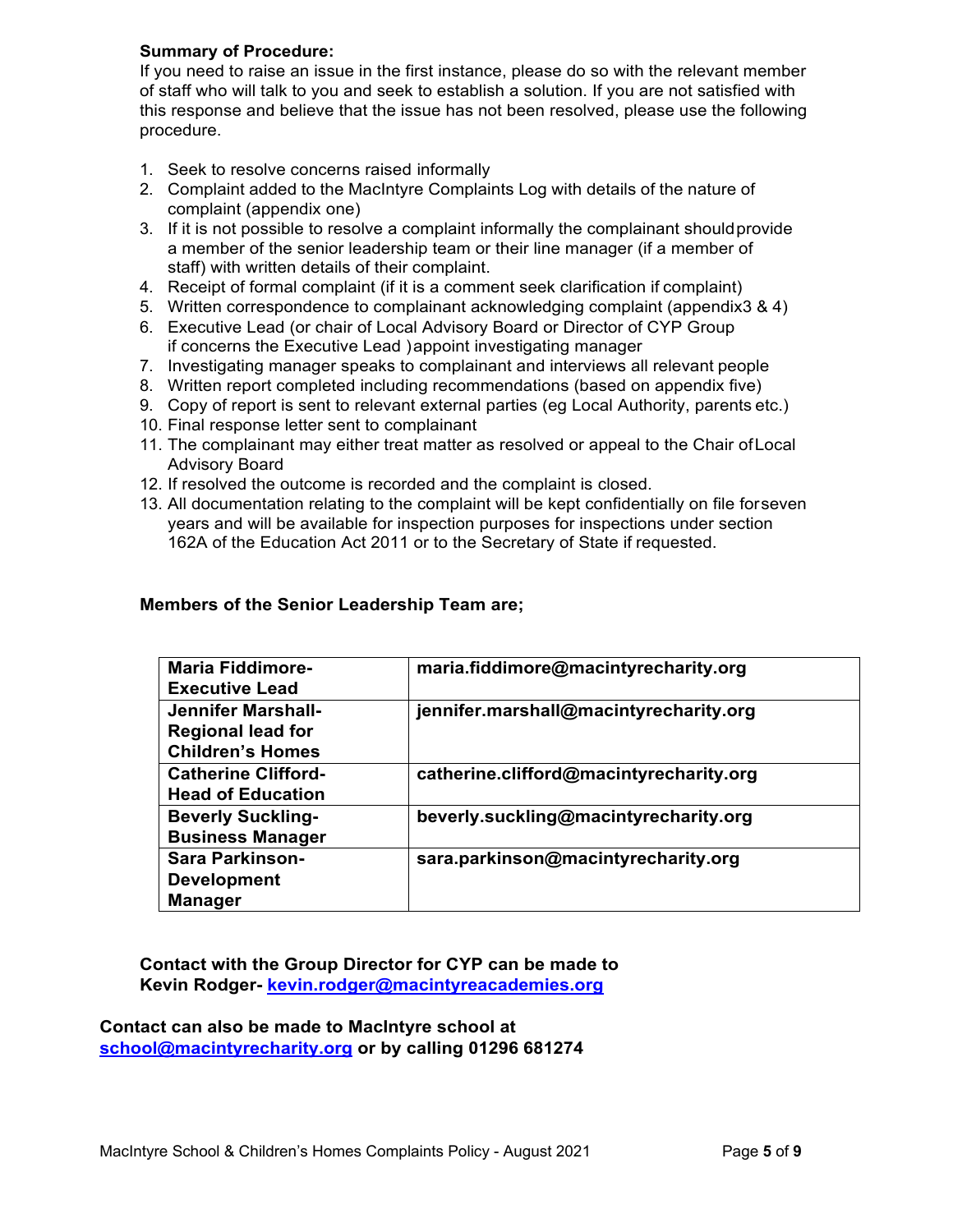# **Appeals:**

If the complainant is unsatisfied with the outcome of the investigation they have the right to appeal to the Chair of the Local Advisory Board and or the CYP Group Director who represents both the local governing body and MacIntyre Charity.

- 1. The Chair of Local Advisory Board or CYP Group Director appoints a panel of one person from theLocal Advisory Board, one from MacIntyre Charity, and one person independent from the management of the school that will host a hearing within two weeks of the receipt of appeal request.
- 2. The complainant will be given the opportunity to attend the appeal and explain their complaint. They will be informed of their right to be supported at the appeal.
- 3. The Executive Lead will be given the opportunity to explain the outcome of the school's investigation.
- 4. The committee will write to confirm the outcome of the hearing within 5 working days.

#### **Outcomes could include**

- an explanation or clarification or an apology from either party;
- an assurance, where appropriate, that the same thing will not happen again,
- actions implemented to put matters right
- Review of relevant policies, procedure and/or practices

#### **Success Criteria**

• All complaints are dealt with quickly and fairly and wherever possible a resolution is identified.

#### **Unreasonable complaints – vexatious complaints**

If a complaint is made that raises an issue that has already been dealt with via MacIntyre school's complaints procedure, and that procedure has been exhausted, MacIntyre school will not re-investigate to complaint unless there are exceptional circumstances, for example where new evidence has come to light.

If a complainant persists in raising the same issue, the Executive Lead will write to them explaining that the matter has been dealt with fully in line with the school complaints procedure, and therefore the case is now closed.

Unreasonable complaints include the following scenarios:

- the complainant refuses to co-operate with MacIntyre school's relevant procedures
- the complainant changes the basis of the complaint as the complaint progresses
- the complainant seeks an unrealistic outcome
- excessive demands are made on the time of staff and school Advisory Board members and is clearly intended to aggravate
- the complainant acts in a way that is abusive or offensive.

The Executive Lead will use their discretion to choose not to investigate these complaints. If they decide to take this course of action, the LAB/ CYP Director must be informed, explaining the nature of the complaint and why they have chosen not to investigate. If the LAB/CYP Director deems it appropriate to, they can redirect the Executive Lead to investigate the complaint. The full complaints procedure will then commence.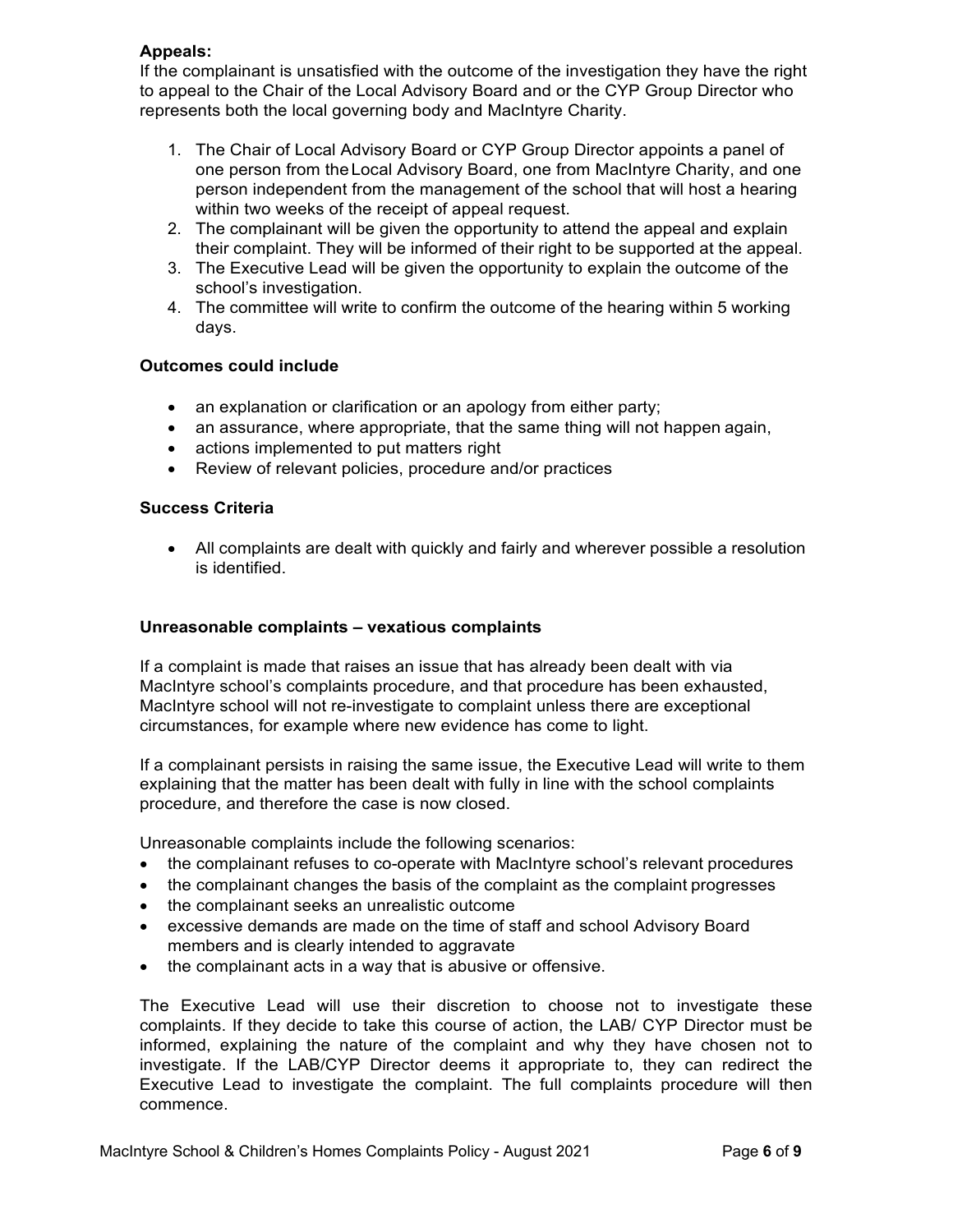If the LAB/ CYP Director upholds the Executive Lead's decision not to look into the complaint, and the complainant deems this decision to be so unreasonable that no other rational body in the same position would have made that decision, then the complainant may write to MacIntyre Charity at

# MacIntyre Head Office at: **602 South Seventh Street, Milton KeynesMK9 2JA**

Or Telephone the local MacIntyre office, or the Head Office on **01908 230100**

Or Email your complaint to **[hello@macintyrecharity.org](mailto:hello@macintyrecharity.org)**

# **Contact details for external organisations if not satisfied with the outcomes of the complaints procedure in full.**

- If you have any queries regarding any aspect of the complaints procedure,please direct these to the LAB, or MacIntyre Charity
- If the complainant feels that the LAB has acted "unreasonably" in the handling of the complaint, they can complain to MacIntyre Charity, refer to details above, after the complaints procedure has been exhausted. Please note that "unreasonable" is used in a legal sense and means acting in a way that no "reasonable" school would act in the same circumstances. https:/[/www.gov.uk/complain-about-school](http://www.gov.uk/complain-about-school)

# **Relevant legislation and guidance**

The Data Protection Act 2018 [Data Protection Act 2018 \(legislation.gov.uk\)](https://www.legislation.gov.uk/ukpga/2018/12/contents/enacted) The Education (Independent School Standards) Regulations 2019 [The Independent School Standards -](https://assets.publishing.service.gov.uk/government/uploads/system/uploads/attachment_data/file/800615/Independent_School_Standards-_Guidance_070519.pdf) Guidance for independent schools [\(publishing.service.gov.uk\)](https://assets.publishing.service.gov.uk/government/uploads/system/uploads/attachment_data/file/800615/Independent_School_Standards-_Guidance_070519.pdf) Education Act 2011 [Education Act 2011 \(legislation.gov.uk\)](https://www.legislation.gov.uk/ukpga/2011/21/contents/enacted) The Department for Education Best Practice advice for school complaints procedures 2020 [Best practice guidance for school complaints procedures 2020 -](https://www.gov.uk/government/publications/school-complaints-procedures/best-practice-advice-for-school-complaints-procedures-2019) GOV.UK (www.gov.uk) Children's' Homes Regulations 2015 **Error! Hyperlink reference not valid.** s

# **References and Links to other policies**

- Education Act 2011
- Admissions and Exit Policy
- MacIntyre whistleblowing policy
- Children's' Homes Regulations 2015

# **Appendices:**

- MacIntyre Complaints, Compliments and Comments Document
- Easy Read Complaints and Comments Form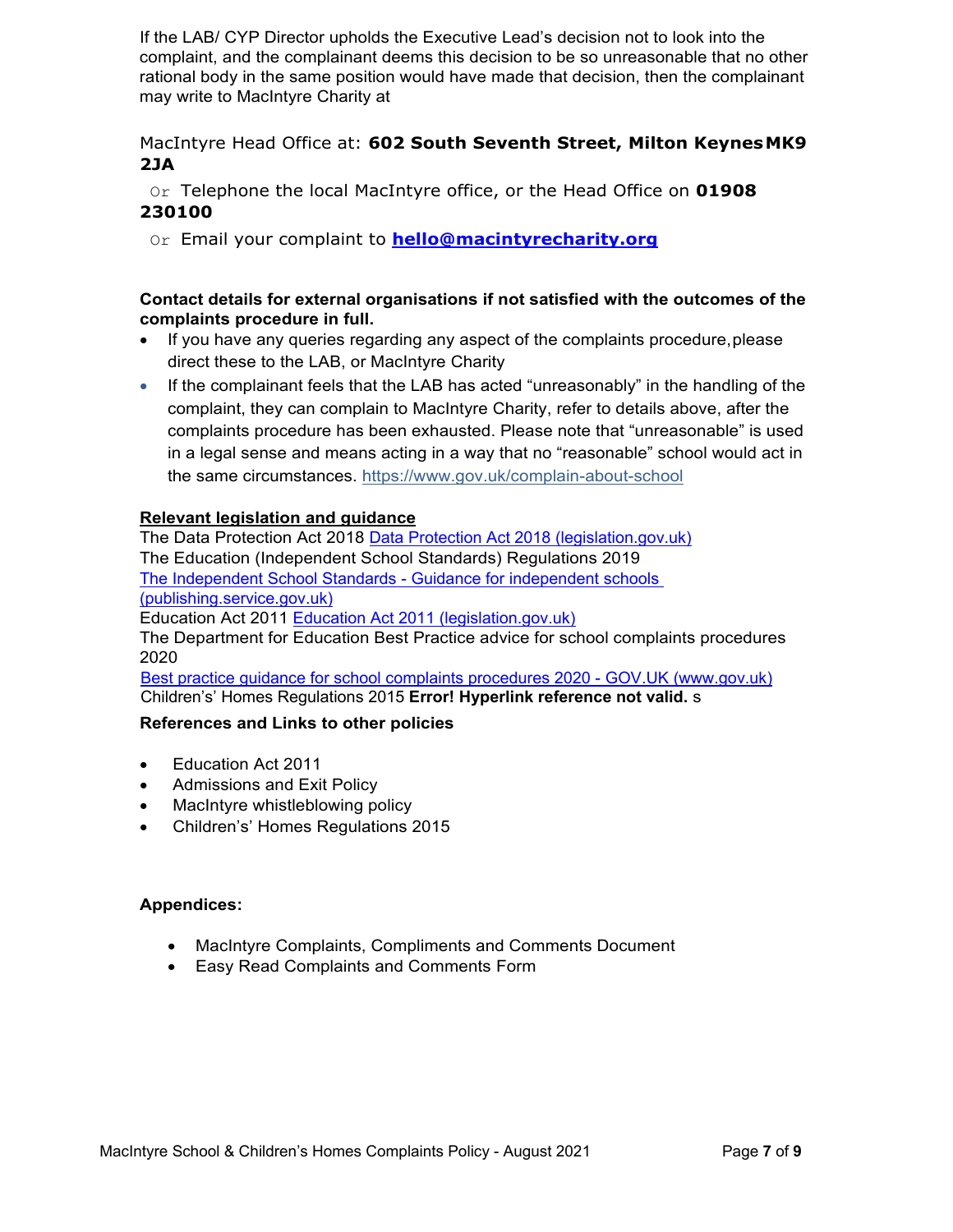



| <b>Macintyre School Complaints and Comments Form</b>                                        |  |  |  |  |
|---------------------------------------------------------------------------------------------|--|--|--|--|
| Form number:                                                                                |  |  |  |  |
| (Head of Service/Teacher to complete)                                                       |  |  |  |  |
| Section 1: To be completed by/with/for the person complaining/commenting                    |  |  |  |  |
| Name of person making complaint/comment:                                                    |  |  |  |  |
| Status of person making comment:                                                            |  |  |  |  |
| (e.g. child/young person, relative, professional)                                           |  |  |  |  |
| Name of person completing this form:<br>(if not person bove)                                |  |  |  |  |
| Date and time:                                                                              |  |  |  |  |
| Place/service:                                                                              |  |  |  |  |
| <b>What is the complaint/comment?</b> (please attach another piece of paper if there is not |  |  |  |  |
| enough room here or if the person writes separately)                                        |  |  |  |  |
| What would you like us to do to put things right?                                           |  |  |  |  |
|                                                                                             |  |  |  |  |
|                                                                                             |  |  |  |  |
|                                                                                             |  |  |  |  |
|                                                                                             |  |  |  |  |
|                                                                                             |  |  |  |  |
|                                                                                             |  |  |  |  |
|                                                                                             |  |  |  |  |
|                                                                                             |  |  |  |  |
| Signature:                                                                                  |  |  |  |  |
| (person complaining or commenting)                                                          |  |  |  |  |
| Signature:                                                                                  |  |  |  |  |
| (person completing form - if not person above)                                              |  |  |  |  |
| Now pass this form on to your Registered Manager/Teacher                                    |  |  |  |  |